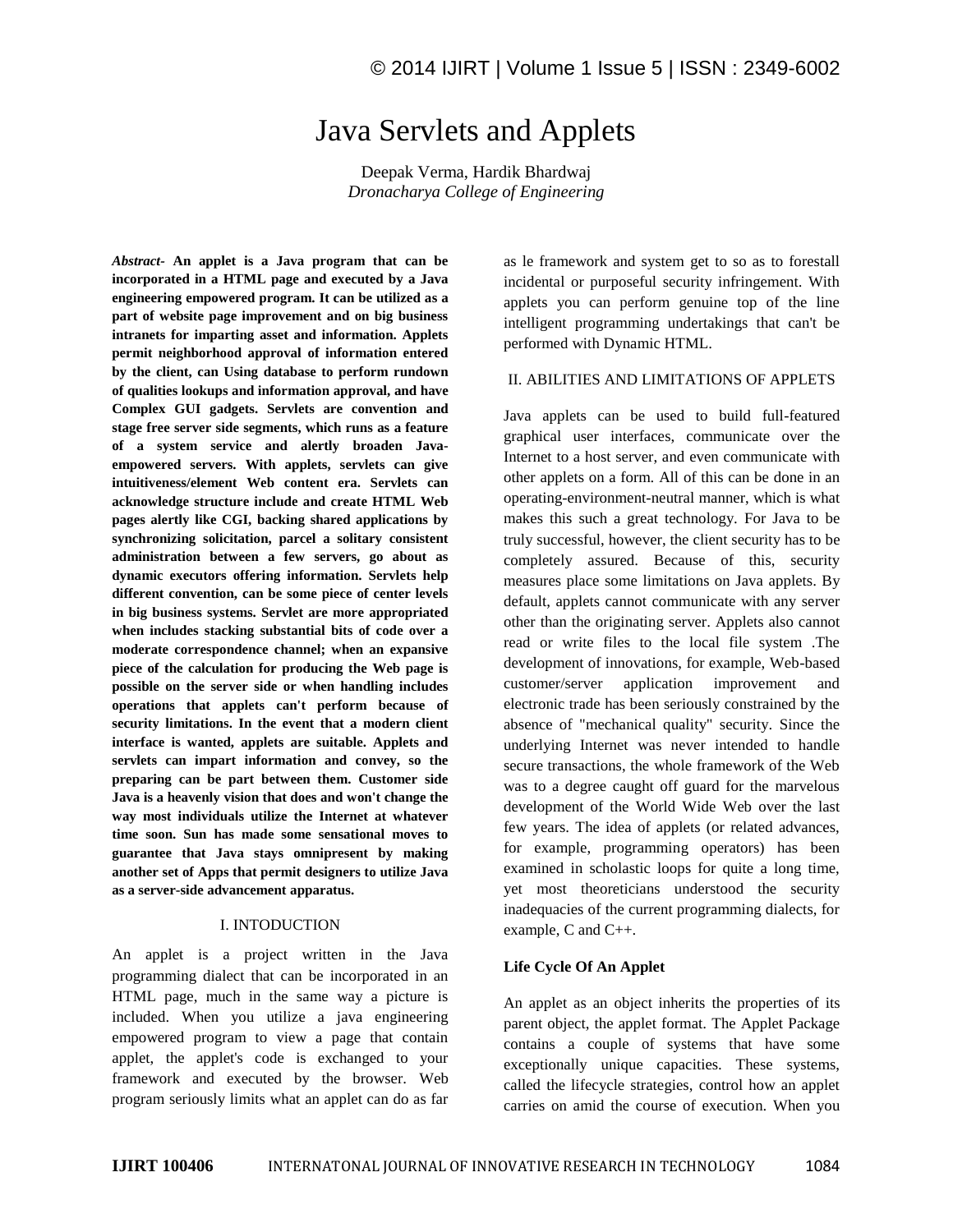stack a Web page that contains an applet, the applet experiences a few stages amid the time you see it onscreen. Amid each of these stages, the applet performs exceptionally different assignments, albeit the majority of these errands are undetectable to the end-client. These stages are introduction, running, and exiting during the instatement arrange, the applet is stacking the pictures, sound cuts, and other assets that it needs to run. At the point when the applet has all the assets it needs to run, the introduction stage is over, and the applet is prepared to run. At the point when the applet is running, it is performing whatever errands it has been intended to perform. On the other hand, when an applet is not running, it is simply sitting unmoving, holding up for a client to re-enter the Web page. Since applets begin and stop when you enter and leave a Web page, running comprises of two different states, beginning and halting. These states could truly be considered two different stages, and truth be told, each has a relating lifecycle technique. You can control what an applet does amid both beginning and ceasing. Since applets are stacked into your machine's memory and utilization CPU time, you wouldn't need the applet to stay in memory once you've left the Web program. Amid the nal leaving stage, the Java Virtual Machine finishes some refuse gathering capacities, making granted that the assets the applet utilized are expelled from memory and that the applet is totally crushed when you stop. Separating applets into these stages has some exceptionally unique favorable circumstances. For instance, if you were composing an illustrator that utilized countless, you would need to make certainly the pictures were stacked before the applet began running. Generally, your liveliness may appear jerky or have casings missing. Controlling these stages can prove to be useful, and luckily the Applet Package contains routines to do simply that.

The Applet Package has four lifecycle routines, each of which relates specifically to the phases of an applet. Each of these routines is consequently called as the applet loads, runs, and passageways, so you may not generally utilize each of these routines as a part of your own applets. Additionally, you just need to utilize these techniques on the off chance that you need something specific to happen amid a specific stage, such as halting a sound when you leave the page. Frequently, you will utilize one or two lifecycle

routines, yet not every one of them. The choice to utilize a lifecycle strategy depends generally on what you are attempting to do with your applet. You will find that init(), begin(), and stop() are all utilized decently normally on the grounds that these stages each one have pragmatic ramifications for applets. You need to verify pictures and sounds load rst, you need to verify sounds quit playing, etc. Assessing the need to utilize one of these techniques is a piece of the arranging procedure when composing your applets.

## **Applet vs. HTML**

Applets permit nearby approval of information entered by the client. Neighborhood acceptance of information is conceivable utilizing HTML consolidated with Javascript however changes in Javascript executions make Javascript difficult to for the most part utilization. An applet can utilize the database to perform rundown of qualities lookups and information acceptance. HTML (regardless of the fact that consolidated with Javascript) cannot do that without summoning a CGI or servlet program and drawing another HTML page. Once an applet is downloaded, the measure of information exchanged between the Web programs what's more the server is diminished. HTML obliges that the server exchange the presentation of the information (the HTML labels) alongside the information itself. The HTML labels can without much of a stretch be 1/4 to 1/2 of the information exchanged from the server to the customer. Applets permit the fashioner to utilize complex GUI gadgets, for example, lattices, twist controls, and scrollbars. These gadgets are not accessible to HTML.

#### III. JAVA SERVLETS

#### **Introduction**

Java code that runs as a major aspect of a system administration, commonly a HTTP server and reacts to demands from customers is called Java Servlet. Servlets are convention and stage free server side segments, which alertly develop Java-empowered servers. They give a general system for administrations manufactured utilizing the appeal reaction standard. Case in point, a customer may require data from a database; a servlet can be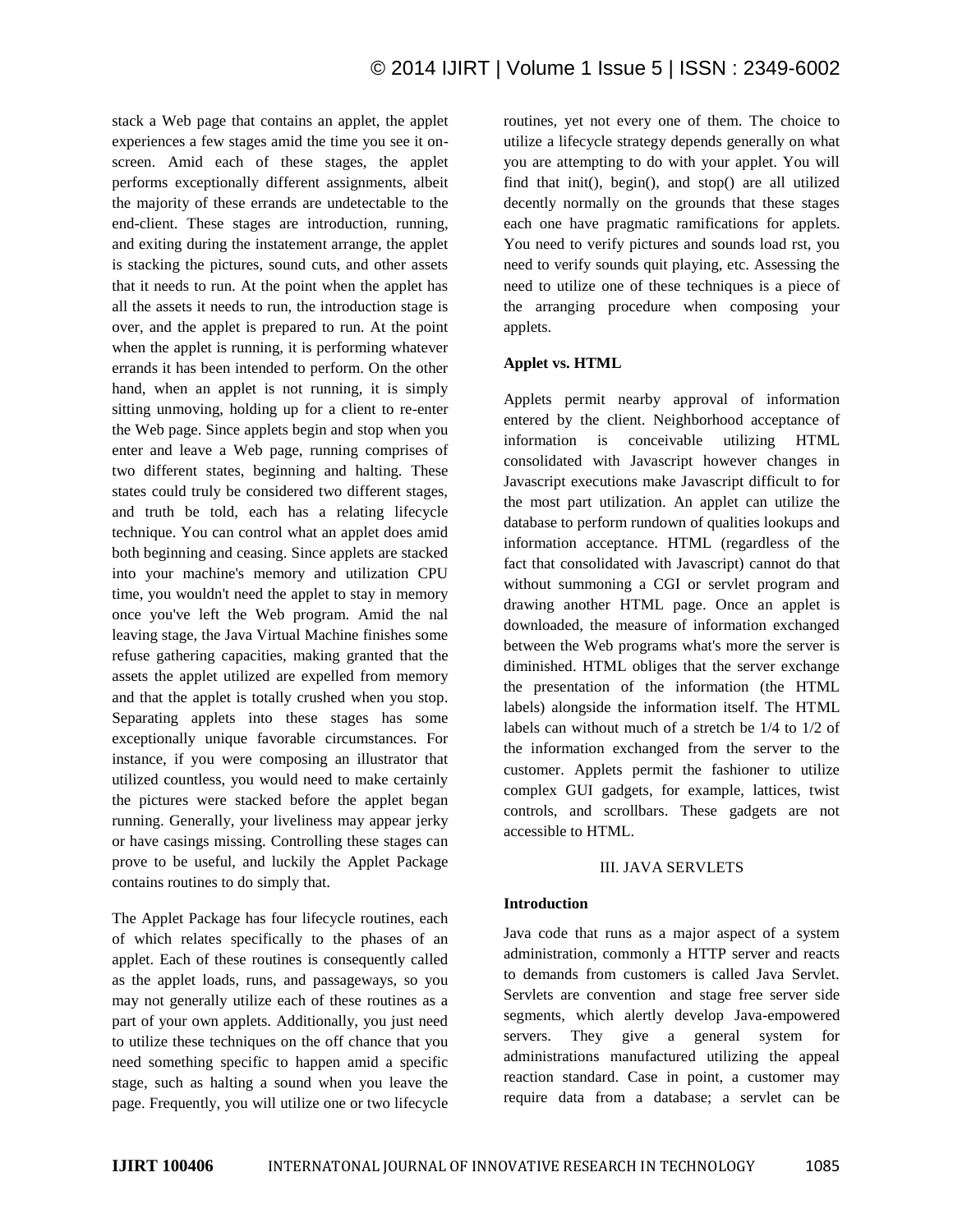composed that gets the ask for, gets and forms the information as required by the customer and afterward furnishes a proportional payback to the customer. Their starting use is to give secure online access to information which is introduced utilizing HTML pages, intelligently survey or adjusting that information utilizing element web page era strategies. Since servlets run inside servers, they needn't bother with a graphical client interface. Else, they are the server side partner to applets: they are Java application parts which are downloaded, on interest, to the some piece of the framework which needs them.

Servlets are frequently given by associations which give tweaked multi-client administrations to their client bases. However,servlets are likewise exible enough to help institutionalized administrations, for example, serving static site pages through the HTTP conventions, furthermore proxying administrations. Also since they are utilized for element extensibility, they may be utilized in a module style, supporting offices, for example, web search tools and semicustom applications.

## **Java Servlet Usage**

- Protocol backing is a standout amongst the most feasible uses for servlets.for sample, a file administration can begin with NFS and proceed onward to the same number of conventions as desired;the exchange between the conventions would be made transparent by servlets. Servlets could be utilized for burrowing over HTTP to give talk, newsgroup or other file server capacities.
- Servlets could have mama jor part as impact of center levels in big business systems byconnecting to SQL databases through JDBC. Corporate designers could utilize this for a few applications over the Intranet, extranet, and Internet.
- Servlets regularly work in conjunction with applets to give a high level of intuitiveness furthermore dynamic Web content era.
- The most widely recognized utilization for servlets is to acknowledge structure include and create HTML Web pages powerfully,

like customary CGI programs written in different dialects.

- A straightforward servlet can handle information which was Posted over HTTPS utilizing a HTML Structure, passing information, for example, a buy request (with charge card information). This would be some piece of a request entrance and transforming framework, working with item and stock databases and maybe an on-line installment framework.
- A group of servlets could go about as dynamic executors which impart information to one another.
- Since servlets handle various demands simultaneously, the appeals can be synchronized with one another to backing synergistic applications, for example, online conferencing. One could done a group of dynamic operators, which impart work among one another. The code for every operator would be stacked as a servlet, and the operators would pass information to one another.
- One servlet could forward appeals different servers. This system can adjust load among a few servers which reflect the same substance. On the other hand, it could be utilized to segment a solitary legitimate administration between a few servers, steering solicitations as per undertaking sort then again hierarchical limits.
- A gathering of servlets could go about as dynamic agents which confer data to each other.

# **Life Cycle of Servlet**

Servlets help the commonplace programming model of tolerating demands and producing responses.this model is utilized with a mixed bag of dispersed framework programming toolsets, going from remote method calls to the HTTP demands made to web servers. Servlets execute the Servlet interface, as a rule by augmenting either the nonexclusive or a HTTP specific execution. The easiest conceivable servlet denes a solitary system, administration. The administration technique is given Request and Response parameters. These typify the information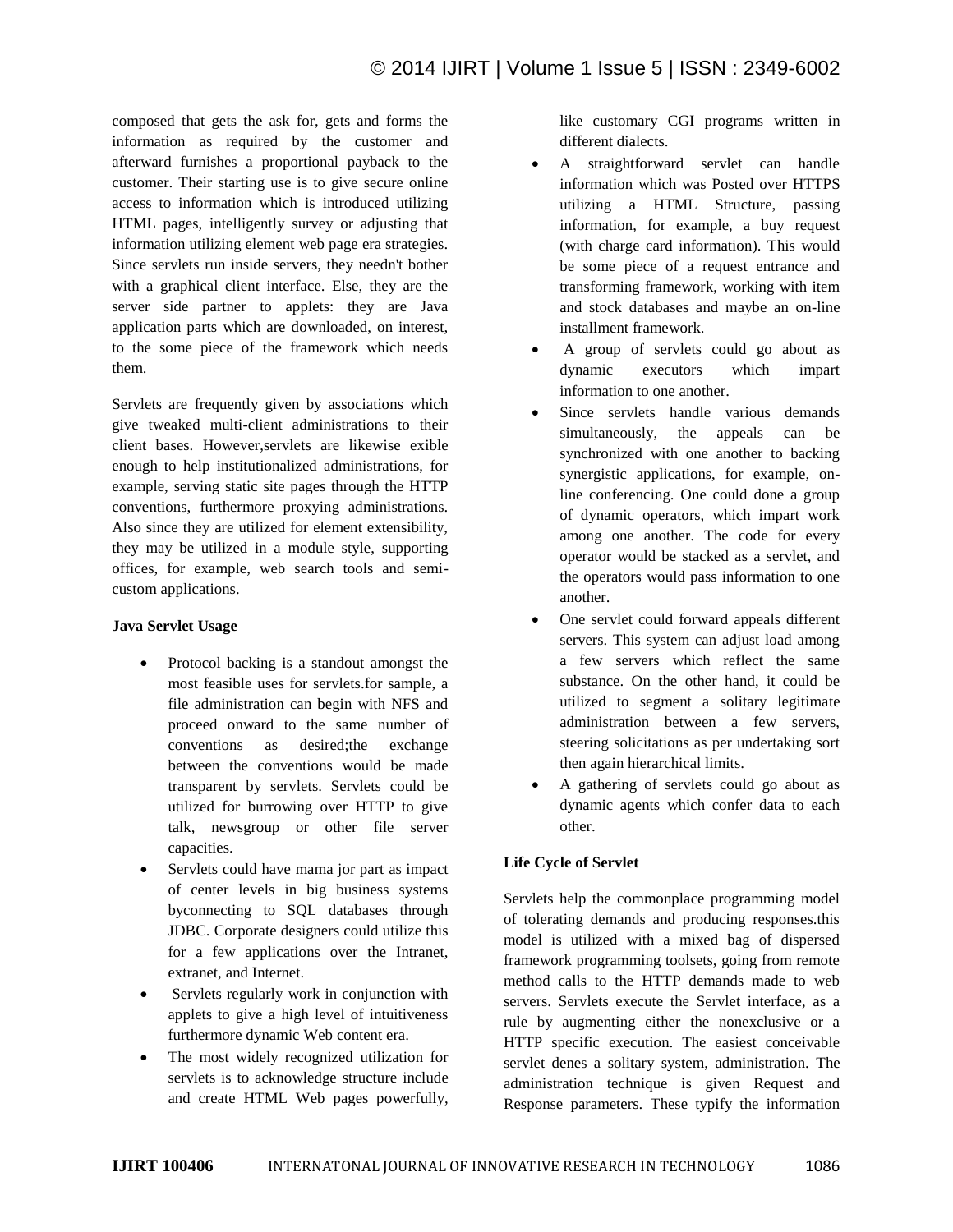sent by the customer, giving access to parameters and permitting servlets to report status including lapses. Servlets typically recover the greater part of their parameters through an info stream, and send their reactions utilizing a yield stream. Servlets are dependably alertly stacked, in spite of the fact that servers will generally give a regulatory alternative to compel stacking and introducing specific servlets when the server begins up. Servlets are stacked utilizing typical Java class stacking offices, which implies that they may be stacked from remote indexes as effectively as from the neighborhood filesystem. This takes into account expanded exibility in framework building design and less demanding dispersion of administrations in a system.

## **The life cycle of a servlet is:**

- Server stacks and instates the servlet: When a server stacks a servlet, the server runs the servlet's init technique. Introduction finishes before customer appeals are taken care of furthermore before the servlet is crushed.
- The servlet handles customer asks for: A HTTP Servlet handles customer asks for through its administration strategy. The administration technique helps standard HTTP customer asks for by dispatching each one appeal to a strategy intended to handle that ask. HTTP servlets are regularly fit for serving various customers simultaneously.
- The server evacuates the servlet: Servlets run until the server are annihilate them. At the point when a server devastates a servlet, the server runs the servlet's annihilate strategy. The strategy is run once; the server won't run that servlet again until after the server reloads and reinitializes the servlet.

# IV. CGI AND SERVLETS

Servlets give an option component to CGI programs for producing element information.

CGI projects have existed for some time; they are steady and all around acknowledged. They are dialect autonomous (in spite of the fact that they are not stage free). The fundamental preferences of servlets over CGI scripts are:

- Performance Servlets over a significant change in execution over CGI. Each CGI ask for on the same server brings about the formation of another methodology. On the other hand, a servlet can keep on pursuing out of sight overhauling a solicitation. Additionally, CGI projects are not strung. Servlets can utilize threading to process numerous asks for efficiently, gave that the JVM installed in the Web server overs string help.
- Platform Independence CGI projects are stage subordinate. Servlets are Java classes and take after the "compose once, run all over the place" precept. Hence, they are genuinely compact crosswise over stages.
- State Information CGI projects are stateless on the grounds that they bring about the production of a new process each one time a solicitation is overhauled. A servlet has memory of its state once it is stacked by the server. The JVM running on the Web server stacks the servlet when it is called. The servlet does not need to be reloaded until it changes, and a modified servlet may be rapidly reloaded without restarting the server. Keeping up state data permits various servlets to impart data.
- Network Programming Your Java servlets have full get to Java's organizing peculiarities. The servlets can interface with other arranged machines utilizing attachments or Remote Strategy Invocation (RMI). Likewise, the servlet can without much of a stretch associate with a social database utilizing the Java Database Connection (JDBC). By utilizing the systems administration peculiarities of Java, servlets can be utilized to effortlessly create middleware.

## V. JAVA APPLETS VS. JAVA SERVELETS

Servlets are named after applets which are likewise composed in Java yet which run inside the JVM of a HTML program on the customer. Servlets and applets permit the server and customer to be reached out in a particular manner by alertly stacking code which speaks with the fundamental system through a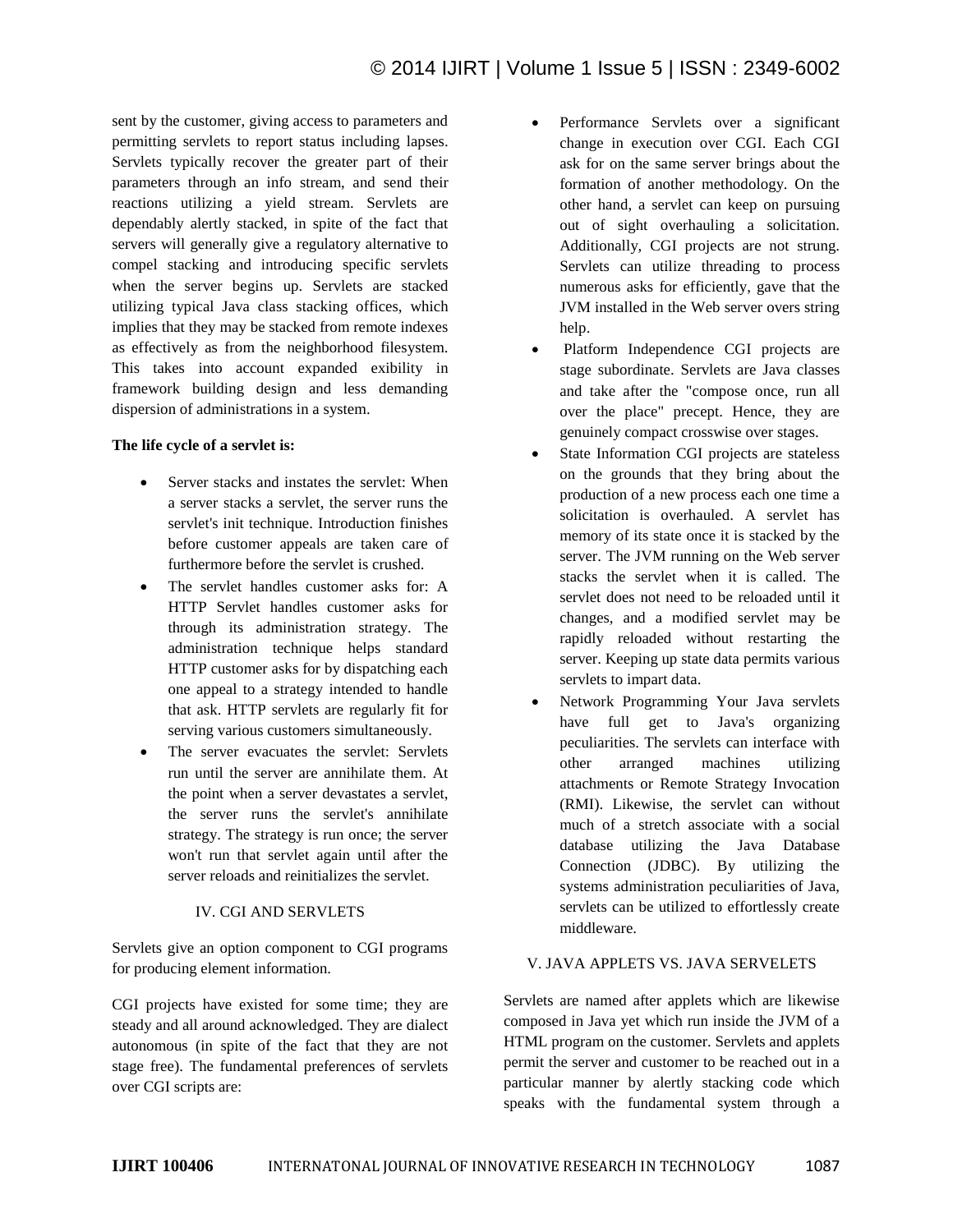standard programming interface. Fundamentally, a servlet is the inverse end of an applet. A servlet can just about be considered as a server-side applet. Servlets run inside the Web server in the way that applets run inside the Web program. The program can submit a solicitation to execute a servlet specifically; it can be remain solitary regarding its activities { as a program can ask for an applet straightforwardly. Since servlets run inside servers, they needn't bother with a graphical client interface, frequently alluded to as faceless applets. Servlets are free of the security limitations that apply to applets. This is on the grounds that they run inside a Web server on the server-side. In this way, they are trusted projects, Java application parts which are downloaded, on interest, to the some piece of the framework which needs them.

Like applets, servlets may be called from HTML files powerfully and there are several cases in which the two could be utilized reciprocally. So when if we plan servlets and at the point when would it be advisable for us to outline applets? The response to this inquiry about-faces to the fundamental issue of load dissemination between the customer and the server. The disseminated customer/server standard has moved over the recent years from fat customers to thin customers and therefore from dainty servers to fat servers. Applets are illustrative of the customer side of the structural engineering and servlets speak to the server side. A few situations in which servlets are more suitable are given beneath:

1. Applet classes are downloaded over the Internet to the customer and afterward executed in a JVM running on the customer. In the event that this includes stacking substantial bits of code over moderate modem lines, applets are not the proper decision.

2. In the event that a substantial piece of the calculation for creating the Web page is possible on the server side, it is pointless to load the piece of the code that does the calculation to the customer. The processing ought to be carried out on the server and the results passed again to the customer.

3. In the event that preparing includes operations that applets can't perform because of security

confinements, then a neighborhood servlet may be utilized.

#### VI. CONCLUSION

It's a curious crossroads in the business' history. The Java buzz is exceptional. But when you take a gander at the Web applications that individuals really utilize consistently to do their work, you perpetually nd that there are no Java applets in the mix. The widespread customer today is still the HTML program. The general customer of tomorrow will be the HTML/Javascript program. Customer side Java is a sublime vision that won't change the way most individuals utilization the Internet at whatever time soon. It's simply more than what the mama jority of today's machines and systems can promptly push. So what are a large number of individuals running consistently? Server-based applications that nourish the widespread HTML customer.

Server-side scripting is still extremely mainstream for a few reasons:

- completely free of the program since everything happens on the server;
- complex appeals may execute quicker on the server;
- can be made more secure since the projects run under immediate control of the server head.